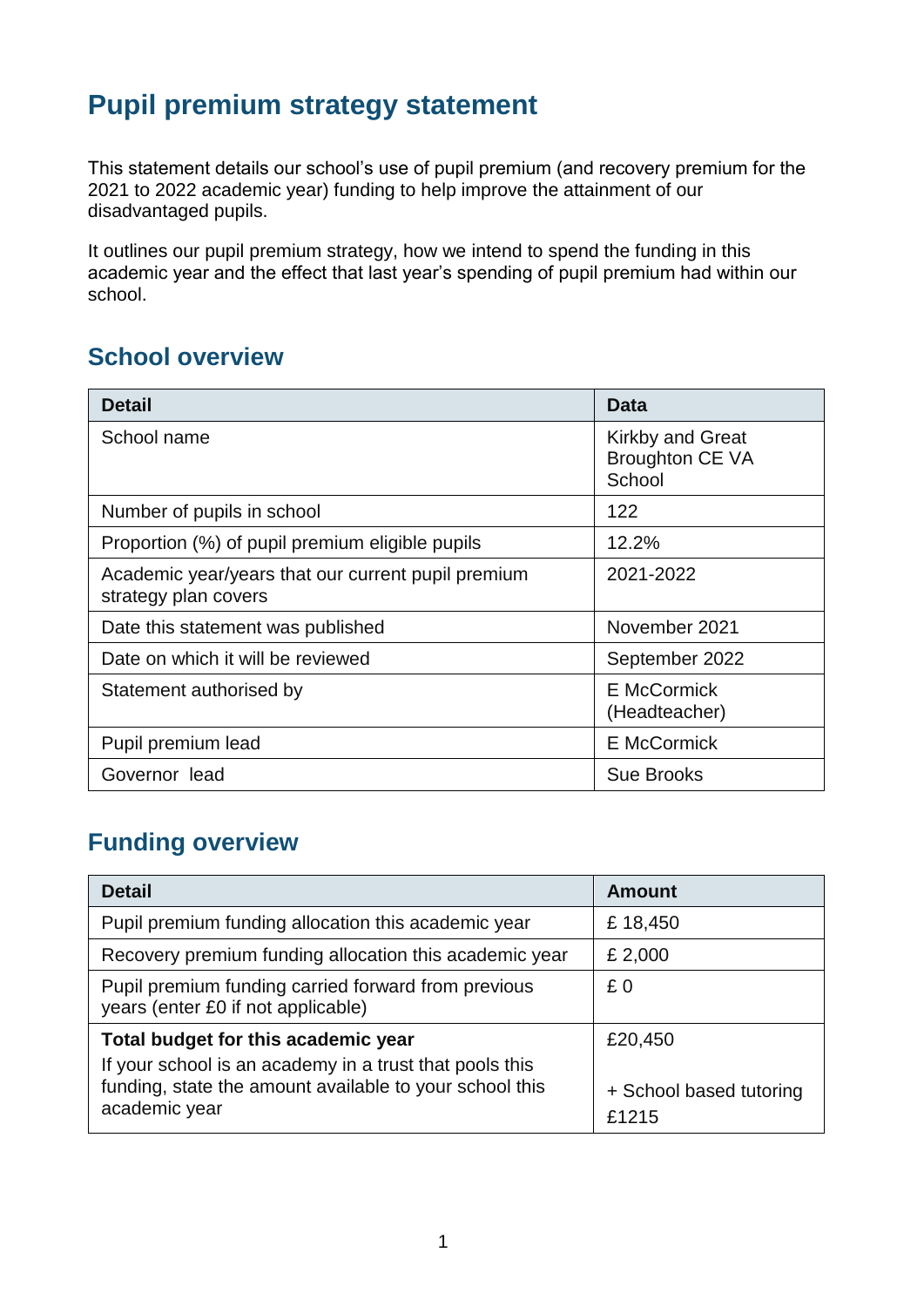# **Part A: Pupil premium strategy plan**

### **Statement of intent**

At Kirkby and Great Broughton school we want every child, irrespective of their background, to meet their full potential academically and personally. As part of this year's plan we aim to improve challenge and high expectations for all in school, ensure any gaps that have arisen have been filled and to improve the personal development and well-being of our children. The focus of our pupil premium strategy is to support disadvantaged pupils to achieve that goal, including progress and challenge for those who are already high attainers.

We will consider the challenges faced by vulnerable pupils, including those affected by Covid.

High-quality teaching is at the heart of our approach, with a focus on areas in which disadvantaged pupils require the most support. This is proven to have the greatest impact on closing the disadvantage attainment gap and at the same time will benefit the nondisadvantaged pupils in our school. Implicit in the intended outcomes detailed below, is the intention that non-disadvantaged pupils' attainment will be sustained and improved alongside progress for their disadvantaged peers.

Our strategy is also integral to wider school plans for education recovery, notably in its targeted support through the School-Based tutoring for pupils whose education has been worst affected, including non-disadvantaged pupils.

Our approach will be based on identifying gaps and putting into place actions early when required. All children will be challenged, including those that are disadvantaged and teachers will have a high expectation of every child.

### **Challenges**

This details the key challenges to achievement that we have identified among our disadvantaged pupils.

| <b>Challenge</b><br>number | <b>Detail of challenge</b>                                                                                                                                                                                                                                                                                                                                                    |
|----------------------------|-------------------------------------------------------------------------------------------------------------------------------------------------------------------------------------------------------------------------------------------------------------------------------------------------------------------------------------------------------------------------------|
|                            | Progress in writing and mathematics is not strong from KS1 into Key stage 2.<br>This is evident in external data and although improving, in internal data also.<br>Phonics results, an early reading review and internal assessment show that a<br>systematic phonics system is required to ensure the lowest 20%, some of whom<br>are disadvantaged achieve their potential/ |
|                            | Observations and pupil discussions suggest that children who are<br>disadvantaged needs development in growth mindset and metacognition and<br>there needs to be challenge for all in order for children to meet their full<br>potential                                                                                                                                      |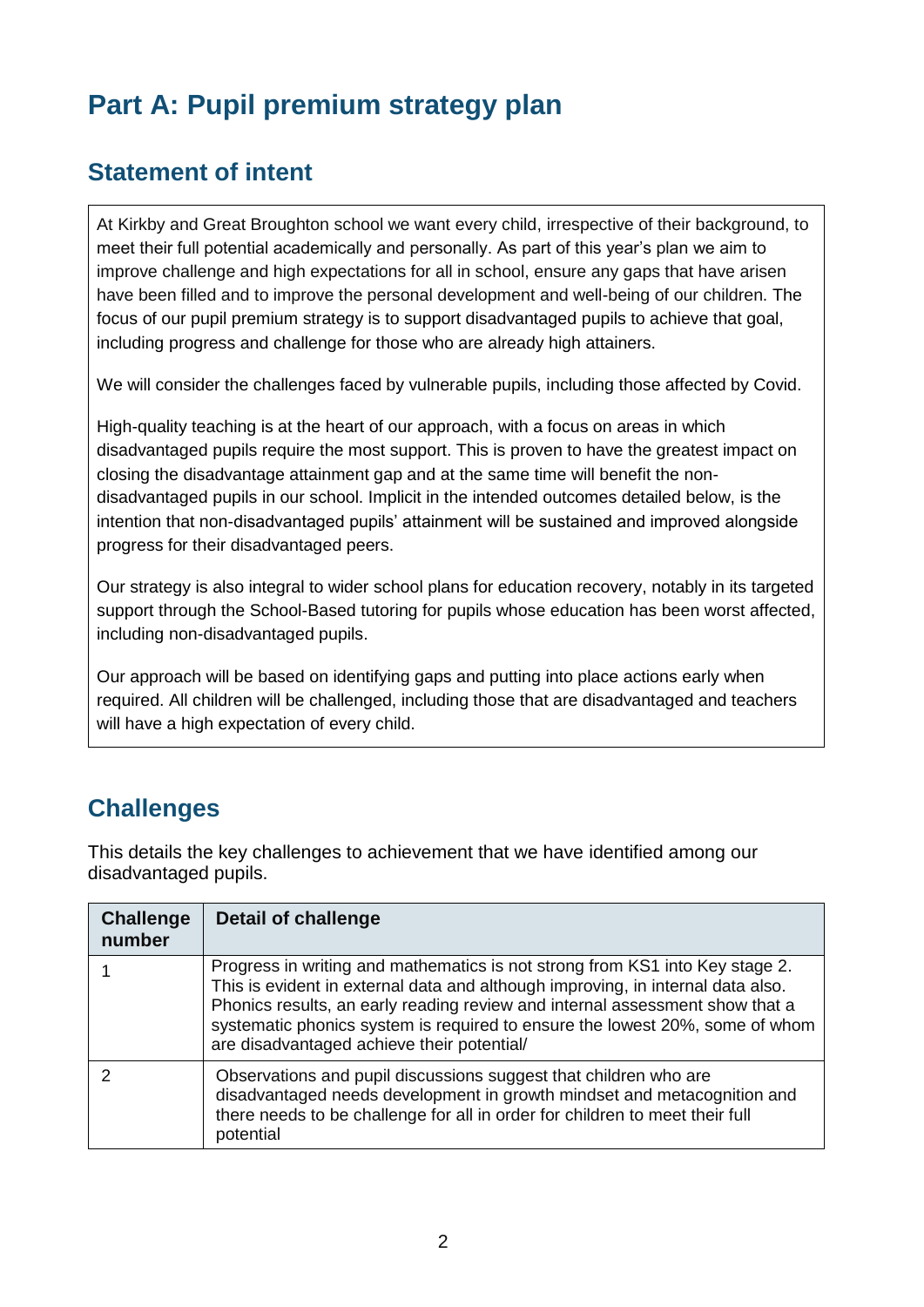| 3 | Our assessments and observations and parents feedback indicate that the ed-<br>ucation and wellbeing of pupils have been impacted by partial school closures.<br>This includes specific oral language gaps.                                                                     |
|---|---------------------------------------------------------------------------------------------------------------------------------------------------------------------------------------------------------------------------------------------------------------------------------|
|   | There is an increased level of anxiety amongst the children on return to<br>school. This is evidenced in parent feedback and monitoring behaviour. 20%<br>of our disadvantaged pupils have been referred to Early Help since lockdown.                                          |
| 5 | Parents view, a review of the curriculum and work with staff on the curriculum<br>and its intent show that the curriculum needs developing in order to ensure all<br>children, including disadvantaged pupils have the skills and knowledge they<br>need for the outside world. |

#### **Intended outcomes**

This explains the outcomes we are aiming for **by the end of our current strategy plan**, and how we will measure whether they have been achieved.

| Intended outcome                                                                                                 | <b>Success criteria</b>                                                                                                                                                              |
|------------------------------------------------------------------------------------------------------------------|--------------------------------------------------------------------------------------------------------------------------------------------------------------------------------------|
| All pupil premium pupils are making<br>effective progress towards their FFT<br>target in writing and mathematics | 100% of PP pupils are on track                                                                                                                                                       |
| Gaps have reduced between<br>disadvantaged and non-disadvantaged.<br>Attainment in phonics has improved          | In assessments 100% of PP pupils are<br>meeting their target including in the<br>phonics screening.<br>Other than SEN pupils all children are<br>meeting national phonics standard   |
| Improved challenge, metacognition and<br>growth mindset                                                          | Observations show that disadvantaged<br>pupils are challenging themselves and<br>are showing more perseverance. The<br>number of children working at greater<br>depth has increased. |
| Levels of anxiety reduced                                                                                        | Parent and pupil voice report this                                                                                                                                                   |
| Curriculum develops cultural capital                                                                             | Parent questionnaire reports<br>improvement in range of experiences.<br>Disadvantaged pupil numbers taking up<br>extra curricular activities has improved<br>Children have           |

### **Activity in this academic year**

This details how we intend to spend our pupil premium (and recovery premium funding) **this academic year** to address the challenges listed above.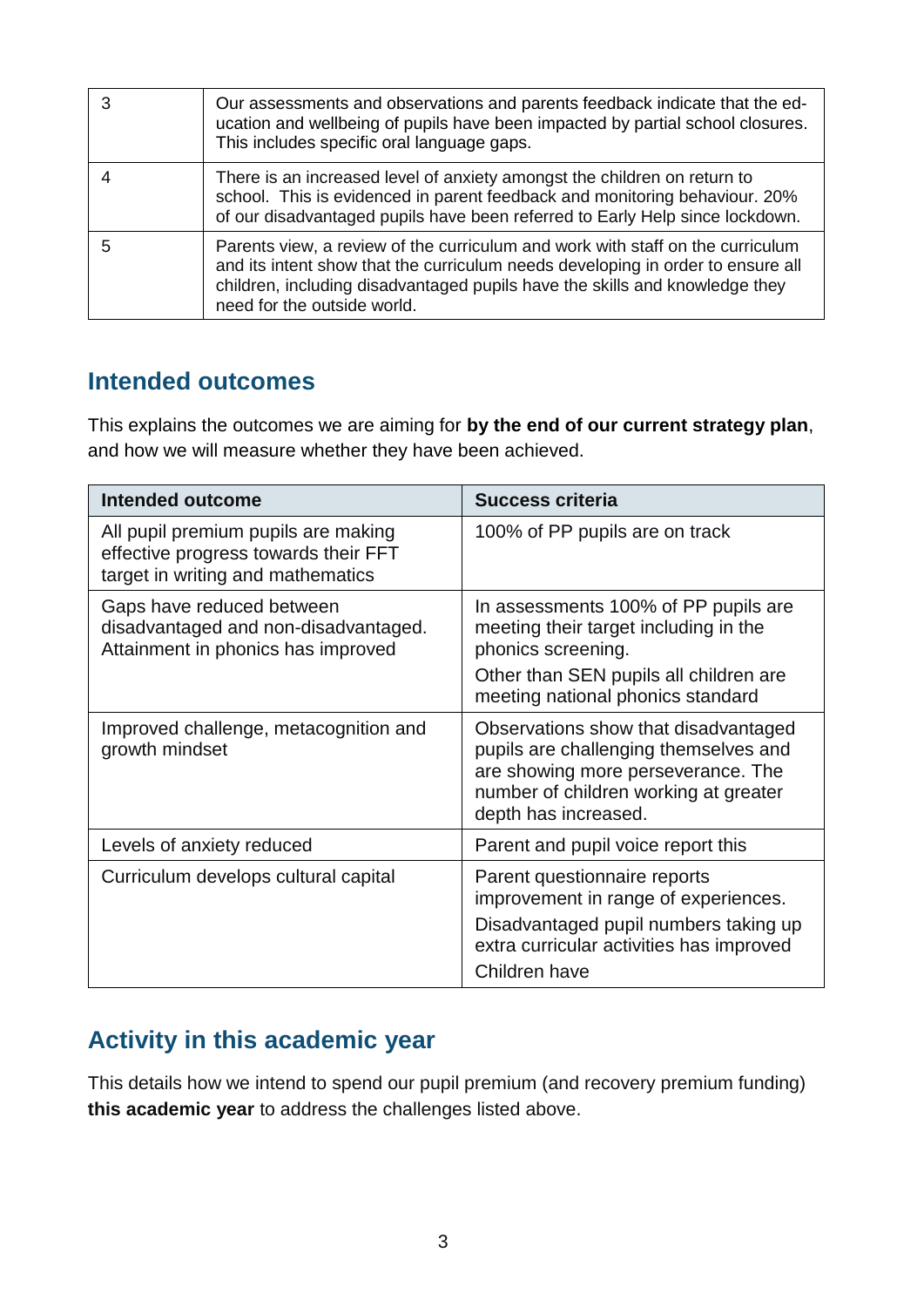### **Teaching (for example, CPD, recruitment and retention)**

Budgeted cost: £10,000

| <b>Activity</b>                                                                                                                                                                                                           | <b>Evidence that supports this</b><br>approach                                                                                                                                                                                                                                                                                                                                                       | <b>Challen</b><br>ge<br>number<br>(s)<br>addres<br>sed |
|---------------------------------------------------------------------------------------------------------------------------------------------------------------------------------------------------------------------------|------------------------------------------------------------------------------------------------------------------------------------------------------------------------------------------------------------------------------------------------------------------------------------------------------------------------------------------------------------------------------------------------------|--------------------------------------------------------|
| Purchase of standardised diagnostic<br>assessments. (RM assessments)<br>Training for staff to ensure assessments<br>are interpreted and administered correctly.                                                           | Standardised tests can provide reliable<br>insights into the specific strengths and<br>weaknesses of each pupil to help ensure<br>they receive the correct additional support<br>through interventions or teacher<br>instruction:<br><b>Standardised tests   Assessing and</b><br><b>Monitoring Pupil Progress   Education</b><br><b>Endowment Foundation   EEF</b>                                  | 1, 2,                                                  |
| Purchase of Little Wandle- a DFE<br>validated scheme to secure stronger<br>phonics teaching for all pupils.                                                                                                               | Phonics approaches have a strong<br>evidence base that indicates a positive<br>impact on the accuracy of word reading<br>(though not necessarily comprehension),<br>particularly for disadvantaged pupils:<br><b>Phonics   Toolkit Strand   Education</b><br><b>Endowment Foundation   EEF</b><br>EEF Improving phonics teaching and<br>reading with the lowest 20% in EYFS, KS1<br>and lower KS2 +5 | 1,3                                                    |
| Enhancement of CPD for staff on greater<br>depth teaching, challenge, Writing for<br>effect, challenge in mathematics<br>We will fund and support for leaders<br>visiting other schools and coaching within<br>the school | Staff CPD- Wide understanding the Quality<br>First teaching is key to improving progress<br>and attainment                                                                                                                                                                                                                                                                                           | 1,3                                                    |
| Improve the quality of PSHE learning in-<br>cluding Social and Emotional<br>SEL approaches will be embedded into<br>routine educational practices and<br>supported by professional development<br>and training for staff. | There is extensive evidence associating<br>childhood social and emotional skills with<br>improved outcomes at school and in later<br>life (e.g., improved academic performance,<br>attitudes, behaviour and relationships with<br>peers):<br>EEF_Social_and_Emotional_Learning.pdf(e)<br>ducationendowmentfoundation.org.uk)                                                                         | 3,4,5                                                  |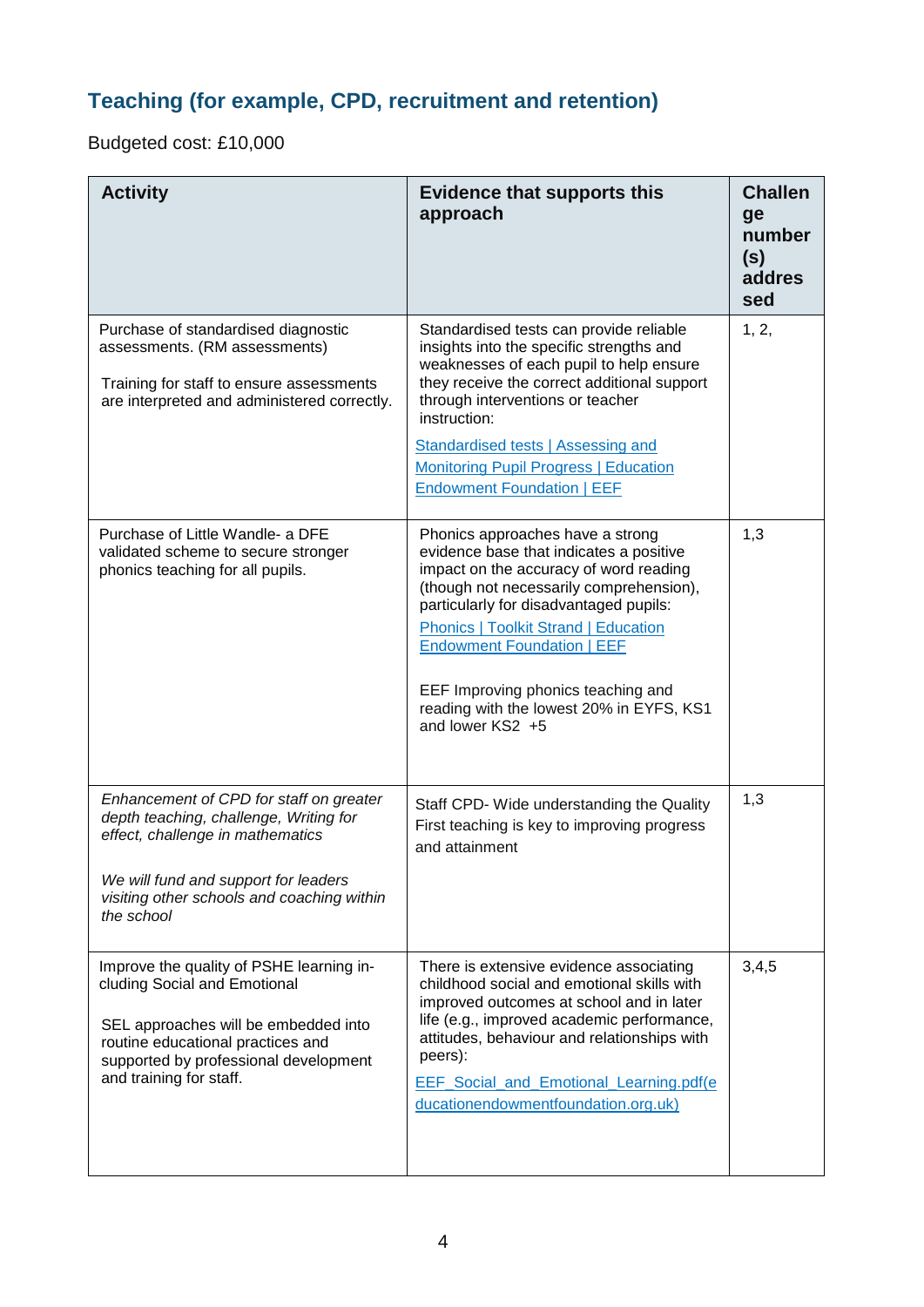| We will develop a programme of<br>enrichment activities to improve diversity<br>and experiences. | The curriculum needs developing in order<br>to ensure all children, including<br>disadvantaged pupils have the skills and<br>knowledge they need for the outside world. | 3,4,5 |
|--------------------------------------------------------------------------------------------------|-------------------------------------------------------------------------------------------------------------------------------------------------------------------------|-------|
| We will provide CPD for middle leaders                                                           |                                                                                                                                                                         |       |

#### **Targeted academic support (for example, tutoring, one-to-one support structured interventions)**

Budgeted cost: £ *9000*

| <b>Activity</b>                                                                                                                                                                                                                  | <b>Evidence that supports this</b><br>approach                                                                                                                                                                                                                         | <b>Challenge</b><br>number(s)<br>addressed |
|----------------------------------------------------------------------------------------------------------------------------------------------------------------------------------------------------------------------------------|------------------------------------------------------------------------------------------------------------------------------------------------------------------------------------------------------------------------------------------------------------------------|--------------------------------------------|
| Release staff for training<br>on NELI intervention                                                                                                                                                                               | EEF Provide oral language interventions for<br>disadvantaged pupils identified as having<br>language and oral gaps in their learning<br>$(Neli) +6$                                                                                                                    | 3                                          |
| Provide school-led<br>tutoring for pupils whose<br>education has been most<br>impacted by the<br>pandemic. Some of the<br>pupils who receive<br>tutoring will be<br>disadvantaged, including<br>those who are high<br>attainers. | Tuition targeted at specific needs and<br>knowledge gaps can be an effective method<br>to support low attaining pupils or those fall-<br>ing behind, both one-to-one<br>EEF Provide 1-1/small group tuition for those<br>identified +5 using school led tutoring grant | 1,3                                        |
| Use RS standardised<br>assessments that identify<br>gaps and provide proven<br>interventions for TA                                                                                                                              | EEF Provide teacher assistant interventions<br>$(+4)$                                                                                                                                                                                                                  | 3                                          |
| Increase capacity to<br>teach phonics where<br>required on Y3/4 and to<br>ensure the lowest 20%<br>have more 1-1 reading<br>Develop a Reading<br>mentor role                                                                     | <b>EEF Provide teacher assistant</b><br>interventions (+4)                                                                                                                                                                                                             | 3                                          |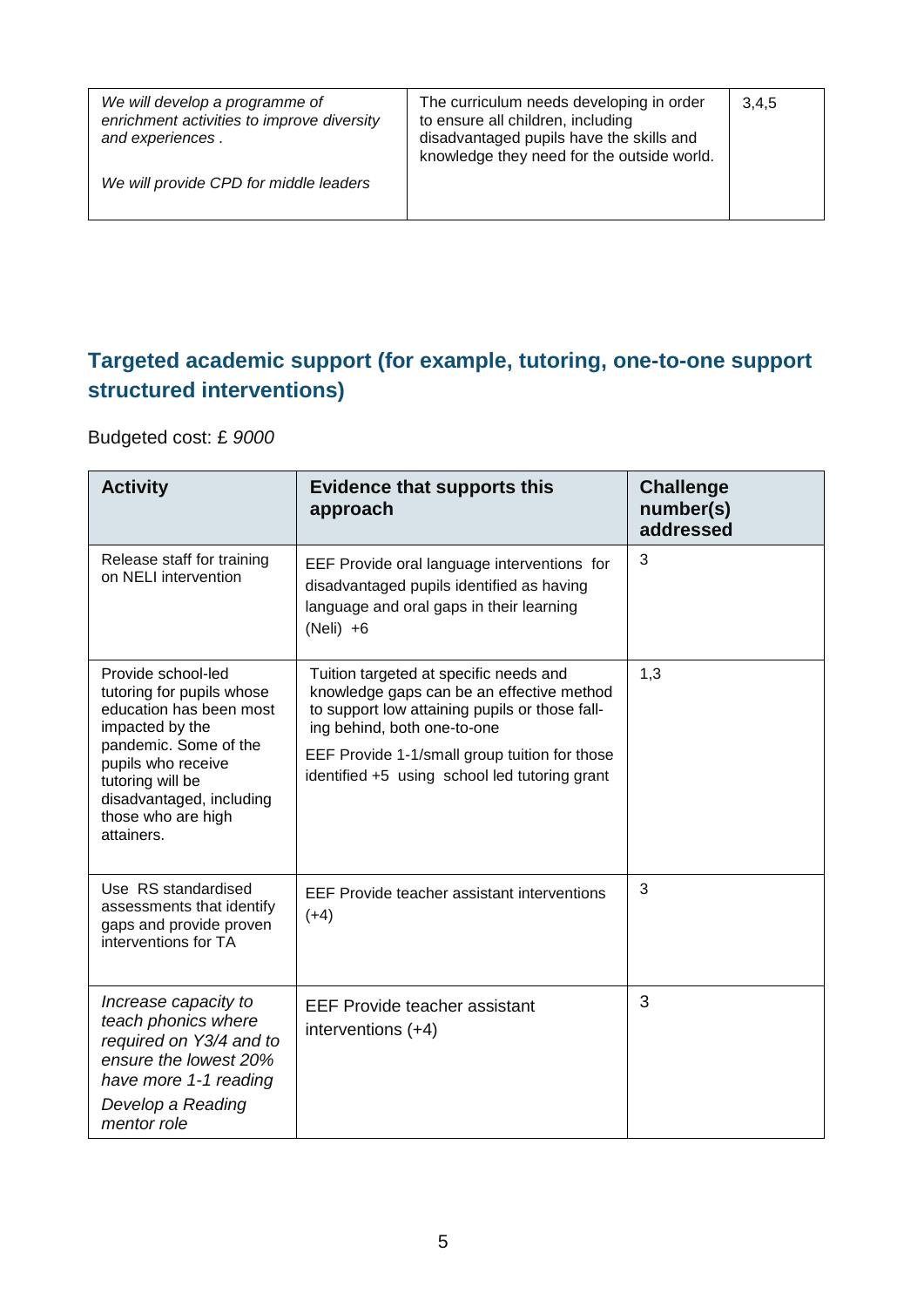### **Wider strategies (for example, related to attendance, behaviour, wellbeing)**

Budgeted cost: £ *2000*

| <b>Activity</b>                                                                                                                                                                                  | <b>Evidence that supports this</b><br>approach                                                            | <b>Challenge</b><br>number(s)<br>addressed |
|--------------------------------------------------------------------------------------------------------------------------------------------------------------------------------------------------|-----------------------------------------------------------------------------------------------------------|--------------------------------------------|
| Create a plan for Well<br>being days for children<br>including, Yoga, outdoor<br>learning. Training children<br>to be 'Well being<br>Warriors'                                                   | EEF Improve social and emotional learning<br>+4 by focusing and developing wellbeing<br>and mental health | 4                                          |
| Whole staff training on<br>growth mindset,<br>metacognition and<br>challenge approaches<br>with the aim of developing<br>our school ethos and<br>improving learning<br>behaviours across school. | EEF: Both targeted interventions and<br>universal approaches can have positive<br>overall effects:        | $\overline{2}$                             |
| <b>Purchase CPOMS-</b><br>tracking system                                                                                                                                                        | Safeguarding and tracking potentially<br>vulnerable pupils is of national importance                      | 3,4                                        |

### **Total budgeted cost: £** *21,000*